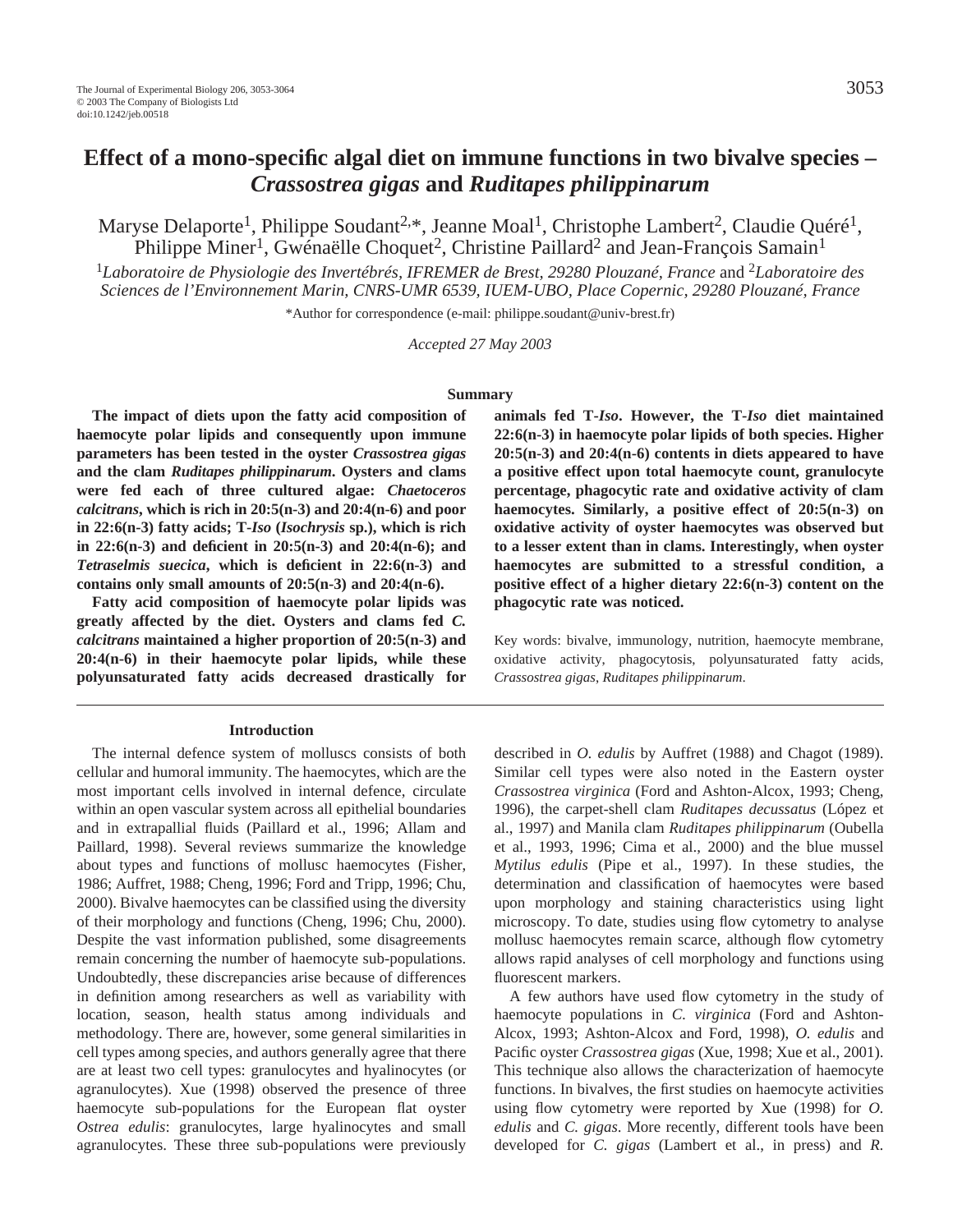*philippinarum* and *R. decussatus* (Allam et al., 2001). Two main haemocyte functions can be evaluated using this technique: phagocytosis, which represents probably the most investigated functional aspect of haemocyte activity (Cheng, 1996), and the 'oxidative burst'. Generation of reactive oxygen species at the end of the oxidative burst process has been observed in several bivalves such as *C. gigas* (Bachère et al., 1991; Greger et al., 1995), *C. virginica* (Anderson et al., 1992), *O. edulis* (Hervio et al., 1989; Bachère et al., 1991), *M. edulis* (Pipe, 1992; Noël et al., 1993) and Mediterranean mussel *Mytilus galloprovincialis* (Arumugan et al., 2000) but has not been detected in clam species such as *R. decussatus* (López et al., 1994) and hard shell clam *Mercenaria mercenaria* (Cheng et al., 1975). Also, production of nitrite oxide, another active oxygen intermediate, has been recently demonstrated in *C. gigas* (Nakayama and Maruyama, 1998), *M. edulis* (Ottaviani et al., 1993), *M. galloprovincialis* (Arumugan et al., 2000) and *R. decussatus* (Taffala et al., 2003). Nitrite oxide production is known to be involved in killing foreign microorganisms such as parasites, bacteria and viruses (Moncada et al., 1991; Bogdan, 1997).

Many studies have shown that the quality of the algal diet affects the growth and development of molluscs such as the great scallop *Pecten maximus* (Delaunay et al., 1993; Soudant et al., 1996a, 1998), *C. gigas* (Knauer and Southgate, 1997; Soudant et al., 1999, 2000), *O. edulis* (Berntsson et al., 1997), *R. decussatus* (Albentosa et al., 1996; Fernández-Reiriz et al., 1998, 1999) and *R. philippinarum* (Caers et al., 1999). Dietary conditioning is also important in the resistance of the catfish *Ictalurus punctatus* to a stressful condition (Lingenfelser et al., 1995). Moreover, in vertebrates it is well established that the composition and function of immune cells are influenced by the fatty acid composition of the diet (Peterson et al., 1998; Lennartz, 1999; De Pablo et al., 2000; Sasaki et al., 2000; Kelley and Rudolph, 2000; Calder, 2001). In bivalves, at present, the relationship between immunity and nutrition remains unexplored. The purpose of this study is to assess the impact of mono-algal dietary conditioning upon the fatty acid composition of haemocyte membranes and the immune functions of two species – *C. gigas* and *R. philippinarum* – using flow cytometry. Different immune parameters were measured: haemocyte concentration, viability rate, phagocytic activity, oxidative activity and adhesive capacity.

### **Materials and methods**

## *Broodstock conditioning*

Juveniles of *Crassostrea gigas* Thunberg 1793 were provided by a French commercial hatchery (SATMAR, Lannilis, France) and grown out in Aber Wrach (Finistère, France). Eighteen-month-old oysters reached an average live mass of 25 g. Clams *Ruditapes philippinarum* Adams and Reeve 1850 were collected in the bay of Marennes-Oléron (Charente, France). In March 2001, oysters and clams were maintained in trays that were placed in a 700-litre tank equipped with an air–water lift. They were acclimatized to

experimental temperature 12-days prior to the dietary conditioning treatment. Temperature was raised by 1°C per day to a final temperature of 17°C. During the acclimatization period, oysters and clams were fed daily a mixed diet of T-*Iso* (*Isochrysis* sp.) and *Chaetoceros calcitrans*.

After the acclimatization period, oysters and clams were divided randomly and distributed into three tanks. Three monoalgal diets were used to feed animals for two months. Tanks and animals were cleaned weekly. The microalgal species were selected on the basis of their known nutritional quality, especially their polyunsaturated fatty acid composition: *C. calcitrans* is rich in 20:5(n-3) and 20:4(n-6) and deficient in 22:6(n-3); T-*Iso* is rich in 22:6(n-3) and deficient in 20:5(n-3) and 20:4(n-6); and *T. suecica* is deficient in 22:6(n-3) and contained only small amounts of  $20:5(n-3)$  and  $20:4(n-6)$ (Table 1). The daily algal supply was established to provide an equivalent dry mass (DM) supply of each alga: i.e.  $0.6 \times 10^9$  cells animal<sup>-1</sup> day<sup>-1</sup> of *C. calcitrans* and T-*Iso*  $(DM=20 \text{ pg cell}^{-1})$  and  $0.06\times10^{9}$  cells animal<sup>-1</sup> day<sup>-1</sup> of *T*. *suecica* (DM=200 pg cell<sup>-1</sup>). During the experiment, animals were sampled at the initial point and after four weeks and eight weeks of conditioning. At each sampling, three pools of five animals were used for immune analysis, biochemical analysis and condition index measurements and three other pools were used for lipid analysis. Before the sampling, animals were maintained unfed for 24 h. This protocol was adopted to provide sufficient time to remove any algal cells from the haemolymph, which may have interfered with assays.

Table 1. *Fatty acid composition of algae used in the experiment, expressed as percentage of total lipids*

| Fatty acid composition | C. calcitrans  | T. suecica     | $T$ -Iso       |
|------------------------|----------------|----------------|----------------|
| 14:0                   | $23.0 \pm 2.6$ | $0.5 \pm 0.1$  | $26.5 \pm 3.0$ |
| 16:0                   | $5.7 \pm 1.5$  | $24.9 + 3.6$   | $11.2 \pm 2.5$ |
| 18:0                   | $0.5 \pm 0.1$  | $0.6 \pm 0.1$  | $0.5 \pm 0.2$  |
| $16:1(n-7)$            | $20.6 \pm 2.5$ | $0.1 \pm 0.3$  | $5.5 \pm 1.8$  |
| $18:1(n-9)$            | $0.6 + 0.1$    | $13.8 \pm 7.6$ | $11.2 \pm 1.8$ |
| $18:1(n-7)$            | $0.5 \pm 0.1$  | $1.5 \pm 0.3$  | $0.7 \pm 0.2$  |
| $16:2(n-7)$            | $1.9 \pm 2.5$  | $0.1 + 0.2$    | $0.1 \pm 0.1$  |
| $16:3(n-4)$            | $10+1.7$       | $\theta$       | $0.1 \pm 0$    |
| $18:2(n-6)$            | $0.7+0.1$      | $5.7 \pm 1.2$  | $7.1 \pm 2.7$  |
| $18:3(n-3)$            | $\theta$       | $10.5 \pm 0.9$ | $5.7 \pm 0.9$  |
| $18:4(n-3)$            | $0.7 \pm 0.2$  | $10.7 \pm 3.3$ | $12.5 \pm 0.9$ |
| $20:4(n-6)$            | $2.0 \pm 0.5$  | $0.5 \pm 0.1$  | $0.1 \pm 0.0$  |
| $20:5(n-3)$            | $17.8 \pm 2.7$ | $5.4 \pm 1.1$  | $0.4 \pm 0.1$  |
| $22:5(n-6)$            | $0.1 + 0.1$    | $1.5 + 2.0$    | $2.1 \pm 0.4$  |
| $22:5(n-3)$            | $0.1 + 0$      | $0.1 \pm 0.1$  | $0.1 \pm 0.1$  |
| $22:6(n-3)$            | $1.3 \pm 0.2$  | $0.1 \pm 0.0$  | $7.8 \pm 0.9$  |
| <b>Total saturated</b> | $29.8 \pm 3.2$ | $26.1 \pm 3.7$ | $39 + 4.7$     |
| Total monounsaturated  | $25.5 \pm 2.3$ | $20.1 \pm 8.3$ | $18.5 \pm 2.9$ |
| Total polyunsaturated  | $39.9 \pm 4.8$ | $53.2 \pm 8.1$ | $40.8 \pm 3.1$ |
| $(n-3)/(n-6)$          | 5.6            | 4.2            | 3.0            |
| $22:6(n-3)/20:5(n-3)$  | 0.1            | $\theta$       | 22.5           |
| $22:5(n-6)/20:4(n-6)$  | $\theta$       | 4.2            | 19.5           |

Values are means  $\pm$  s.D. ( $N=3$ ).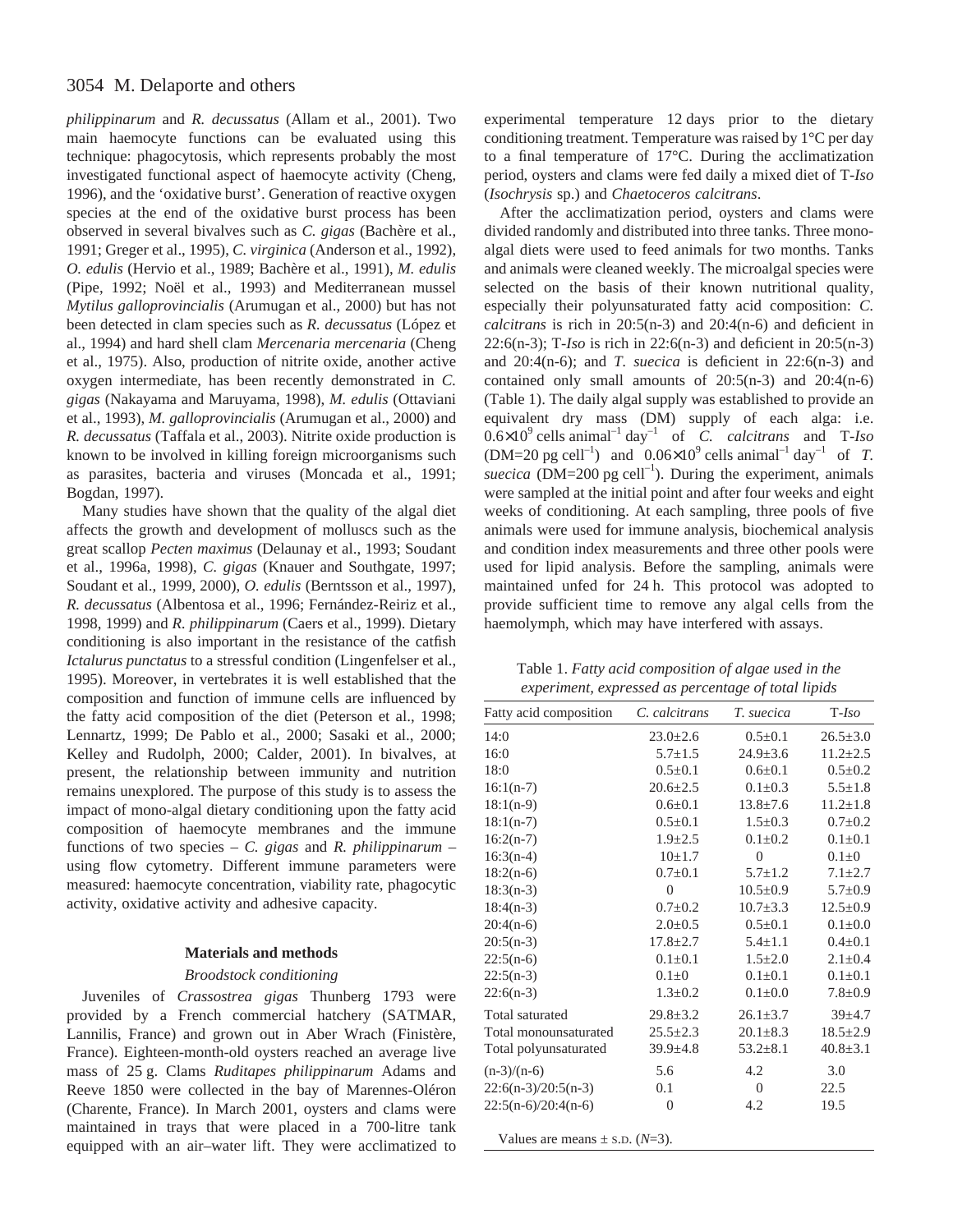### *Condition index*

At the start and end of the experiment, the condition index of oysters and clams was measured according to Lawrence and Scott (1982). This index is related to physiological processes (growth or decrease in biological reserve). The condition index was calculated following the formula: dry flesh mass / (total  $mass - shell mass) \times 1000.$ 

#### *Haemolymph sampling*

Haemolymph samples were withdrawn from the adductor muscle using a 1 ml plastic syringe fitted with a 25-gauge needle. For oyster samples, a notch was made in the shell two days before the bleeding in order to access the muscle without damaging the mantle. Haemolymph samples were stored individually in Eppendorf tubes held on ice. Individual samples were observed under optical microscope to control the quality of the haemolymph bleeding. Haemolymph was then filtered through 80 um and five individual samples were pooled. Three pools were prepared for each treatment and each species.

### *Biochemical analysis (lipid, protein and carbohydrate)*

Biochemical analyses were performed on three pools of five animals frozen in liquid nitrogen at the beginning and at the end of the experiment. Each pool was ground with a Dangoumeau homogeniser at –180°C and sub-sampled for total lipid, protein and carbohydrate analysis. Samples for dry mass were placed in pre-weighed aluminium cups, dried for  $48h$  at  $80^{\circ}$ C and then weighed. Briefly, total lipid contents were estimated according to Bligh and Dyer (1959) after extraction in a dichloromethane–ethanol–water mixture. The purified extract was placed in a pre-weighed Teflon cup, the organic phase was evaporated under a nitrogen stream and the total lipid content was estimated by weighing. Carbohydrate and protein contents were measured colorimetrically as described by Dubois et al. (1956) and Lowry et al. (1951), respectively.

## *Extraction and preparation of algae and haemocytes for fatty acid analysis*

## *Algae*

Algal samples for each diet were filtered onto pre-ignited (450°C) GF/F filters. The filters were then placed in tubes containing a 2:1 v/v mixture of chloroform–methanol and frozen at –20°C under nitrogen. Fatty acid analyses were performed on total lipids.

#### *Haemocytes*

Three pools of 4 ml of haemolymph were collected for each treatment and each species. Haemolymph was filtered  $(60 \mu m)$ and centrifuged at  $463\ g \text{ min}^{-1}$  for 10 min. Supernatant was eliminated and 2 ml of chloroform–methanol mixture  $(2:1 \text{ v/v})$ was added to the haemocyte pellet. The tube was then sealed under nitrogen and stored at –20°C.

### *Polar and neutral lipid separation*

Neutral and polar lipids of the haemocyte lipid extract were

purified on a silica gel microcolumn according to Marty et al. (1992). Briefly, an aliquot of the sample (chloroform–methanol mixture) was evaporated to dryness, and lipids were recovered with three washings of 500 µl each of chloroform–methanol mixture (98:2 v/v). Lipids were placed on top of a silica gel microcolumn [30×5 mm i.d.; Kieselgel; 70–230 mesh (Merck); previously heated to 450°C and deactivated with 5% water]. The neutral lipids were eluted with 10 ml of chloroform–methanol mixture (98:2 v/v). The polar lipids were recovered with 15 ml of methanol. A known amount of 23:0 fatty acid, as internal standard, was added in both neutral and polar fractions.

### *Esterification*

Total lipids of algae and the neutral and polar lipids of haemocytes were transesterified by 10 wt % boron trifluoride/ methanol (Metcalfe and Schmitz, 1961) and analysed according to the method described by Marty et al. (1992).

### *Fatty acid analysis*

Briefly, the fatty acid methyl esters (FAME) were analysed in a gas chromatograph with an on-column injector, a DB-Wax (30 m $\times$ 0.25 mm; 0.25 µm film thickness) capillary column and a flame ionization detector. Hydrogen was used as the carrier gas. The fatty acids were identified by comparing their retention times with those of standards and were checked using a non-polar column (CP Sil 8 CB;  $30 \text{ m} \times 0.25 \text{ mm}$ ;  $0.25 \mu \text{m}$ film thickness).

It is generally accepted that polar lipids, mainly comprising phospholipids, provide a good approximation of cell membrane lipids (Soudant et al., 1995, 1997, 1998). Moreover, the neutral lipid fraction always represented less than 10% of the total lipids in haemocytes of both species. Consequently, only the fatty acid composition of the polar lipid fraction from haemocyte lipid extract is presented in this study.

# *Measurements of the immunological parameters by flow cytometry*

### *Instrumentation*

The characterisation of haemocytes was performed on a FACScalibur flow cytometer (Becton-Dickinson, San Diego, CA, USA) equipped with a 488 nm argon laser. The light scattered by the particles indicated their size (FSC, Forward SCatter height) and internal complexity (SSC, Size SCatter height). Fluorescence, whether autofluorescence or from fluorescent dyes, is measured by a specific detector: FL1 for green dye  $(500-530 \text{ nm})$ , FL2 for orange dye  $(550-600 \text{ nm})$ and FL3 for red dye  $(>630$  nm).

### *Chemicals and buffer*

Anti-aggregant solution for bivalve haemocytes (AASH) was prepared according to Auffret and Oubella (1995): 2.5% NaCl,  $1.5\%$  EDTA in 100 mmol  $I^{-1}$  phosphate buffer, pH 7.4.

Propidium iodide (IP; Sigma, St Quentin Fallavier, France) working solution: 1 mg IP was dissolved in 1 ml of distilled water, divided into aliquot parts and stored at –20°C.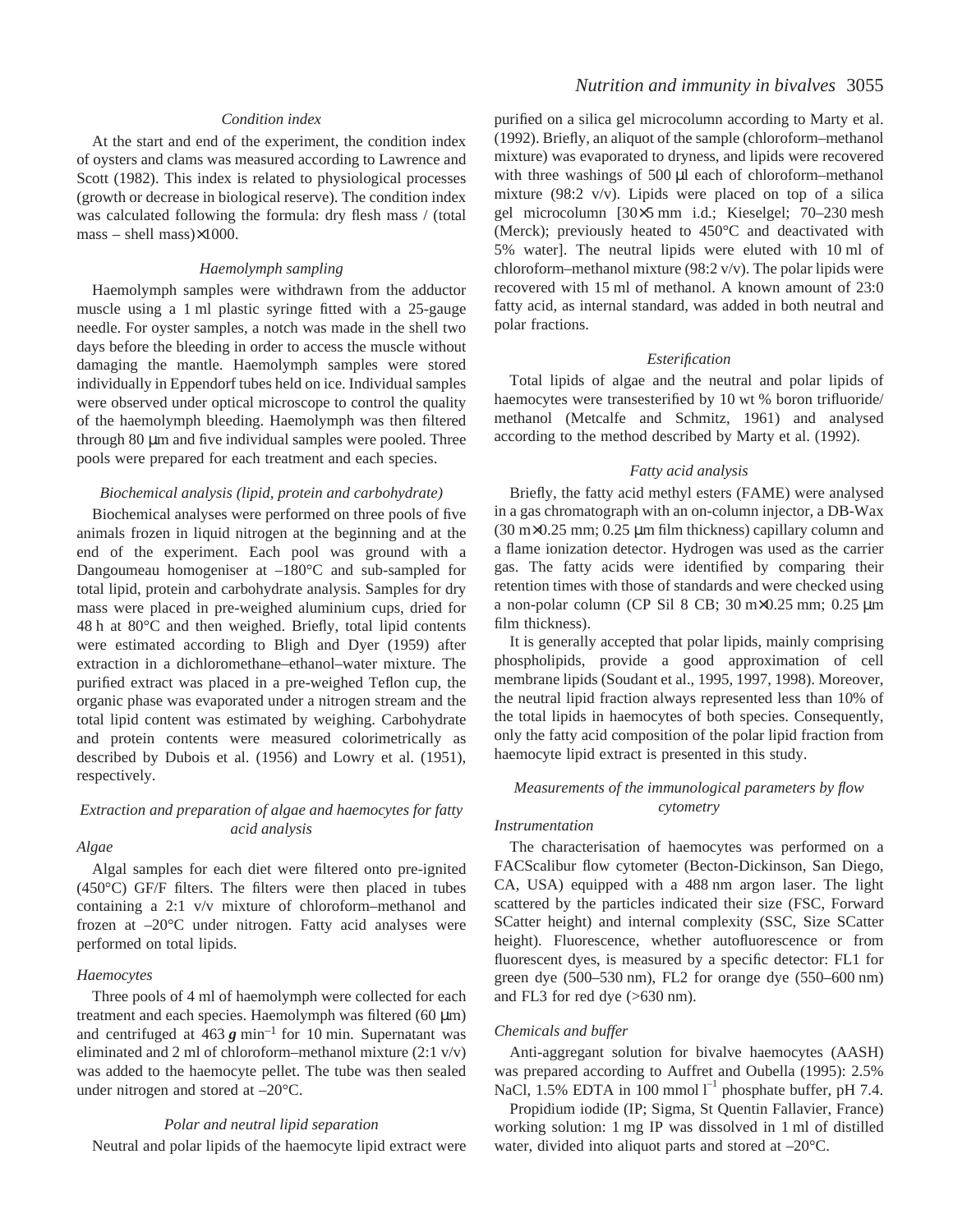Cytochalasine B (CK; Sigma) working solution: 1 mg CK was dissolved in 1 ml 100% ethanol, divided into aliquot parts and stored at  $-20^{\circ}$ C.

Phorbol myristate acetate (PMA; Sigma) working solution: 1 mg PMA was dissolved in 1 ml dimethyl sulfoxide (DMSO; 99.5% min), divided into aliquot parts and stored at –20°C.

2′7′-dichlorofluorescein diacetate (DCFH-DA; Sigma) stock solution: a 10 mmol  $l^{-1}$  DCFH-DA solution was prepared in DMSO and then diluted to 10% in filtered sterile seawater (FSSW) (working solution 1 mmol  $l^{-1}$ ).

All the above-described working solutions were used at 1% final concentration  $(v/v)$  in all the immunological assays.

Beads: Fluoresbrite microspheres YG 2.0 microns (Polysciences, Eppelheim, Germany) were diluted to 2% in FSSW, divided into portions and stored at 4°C.

# *Haemocyte viability, total haemocyte and sub-population counts*

These three parameters were measured on the same subsample.  $150 \mu l$  sub-samples from each of the three pools previously made were transferred into a tube containing 150 µl anti-aggregant solution (AASH), stored on ice.

Ten minutes before flow cytometry analysis, samples were incubated with IP at a final concentration of 20  $\mu$ g ml<sup>-1</sup>. IP is a fluorescent DNA/RNA-specific dye that only permeates through the membranes of dead cells and stains the nucleic acid. The IP fluorescence was measurable on the FL2 detector of the flow cytometer. Mortality rate of haemocytes was calculated by the percentage of haemocytes showing fluorescence; however, results are presented as percentage of viable haemocytes.

The haemocyte concentration was evaluated on the same sub-sample according to the flow rate and the number of counted events during the time of the analysis (usually 30 s). The flow rate was measured daily and showed little variation from day to day (below 3%).

On the oyster cytograms, the identification of haemocyte sub-populations was possible. Three sub-populations could be distinguished by their FSC and SSC: granulocytes, hyalinocytes and small agranulocytes. For the clams, the subpopulations were too close on the cytogram, which prevented their counting determination. Thus, the distinction of forms, numbers and activities of each haemocyte sub-population was possible only for oysters.

### *Phagocytosis assays*

At the end of the experiment, phagocytic activity of haemocytes was tested using fluorescent beads for three conditions of analysis: without pre-incubation and after a preincubation of two hours at 18°C or 30°C. These conditions were applied to explore how haemocytes react to a waiting period.

For the first condition, a  $100 \mu l$  sub-sample of haemolymph, primarily diluted with  $100 \mu l$  of FSSW, was brought into contact with  $30 \mu$ l of the working solution of fluorescent beads in Eppendorf tubes. Another equivalent tube was prepared with

cytochalasine B (CK), an inhibitor of phagocytic activity, at the final concentration of 10  $\mu$ g ml<sup>-1</sup>. Then, after 60 min of incubation at 18°C, haemocytes were fixed with a 6% formalin solution and analysed by flow cytometry (FL1). The paired tubes, with or without CK, were run one after the other. The percentage of fluorescent cells in the tube without CK is attributable to phagocytosis or adhesion whereas the percentage of fluorescent cells in the tube with CK corresponds to adhesion but not to phagocytosis. Phagocytosis rate (true phagocytosis) was thus calculated as the difference in percentage between these paired tubes.

For the second and third conditions, haemocytes were processed as above but were submitted to a pre-incubation of two hours at 18°C or 30°C before the addition of beads.

During the phagocytosis assay, no haemocyte distinctions between sub-populations were realised because of probable changes in haemocyte morphology characteristics (FSC and SSC) caused by the incorporation of fluorescent beads.

### *Oxidative activity*

The method was adapted from Bass et al. (1983) and used 2'7'-dichlorofluorescin diacetate (DCFH-DA). A 150 µl subsample of haemolymph was diluted  $(+150 \mu l)$  with FSSW. Simultaneously, another 150  $\mu$ l sub-sample of haemolymph from the same pooled sample was mixed with  $150 \mu$ l of FSSW and 3  $\mu$ l of PMA at the final concentration of 10  $\mu$ g ml<sup>-1</sup>. 3  $\mu$ l of the DCFH-DA working solution was added to each tube maintained on ice to yield a final concentration of 10  $\mu$ mol  $l^{-1}$ . Then, tubes were incubated with DCFH-DA for 20 min at one of two temperatures (18°C or 30°C) in the presence or absence of PMA. During incubation with haemocytes, DCFH-DA diffused into the cells, where the acetate groups (–DA) are removed by esterase, thereby trapping DCFH within the cells. The intracellular DCFH, a non-fluorescent fluorescein analogue, was oxidized to highly fluorescent 2′7′ dichlorofluorescein (DCF; emitted fluorescence at 530 nm) by haemocytes. Intracellular DCFH oxidation is quantitatively related to the oxidative activity of the haemocyte and primarily mediated by  $H_2O_2$  but also by other oxidant molecules such as superoxide anion, peroxyl radical and peroxynitrite anion (Haugland, 2002*)*. DCF production was measured by evaluating the green fluorescence on the FL1 detector (maximal detection wavelength: 550 nm) of the flow cytometer (laser excitation wavelength: 488 nm). The oxidative activity corresponds to the mean geometric fluorescence detected in the total haemocyte population and is expressed in arbitrary units (A.U.).

For oysters, the number and activity of each haemocyte subpopulation could be distinguished. Thus, results of the DCFH oxidation are presented for each haemocyte sub-population.

### *Adhesive capacity*

For this assay, two incubation temperatures were tested: 18 $\degree$ C and 30 $\degree$ C. For each temperature, a 150 µl sub-sample of haemolymph from each pool was pipetted into a 24-well microplate while a second sub-sample was pipetted directly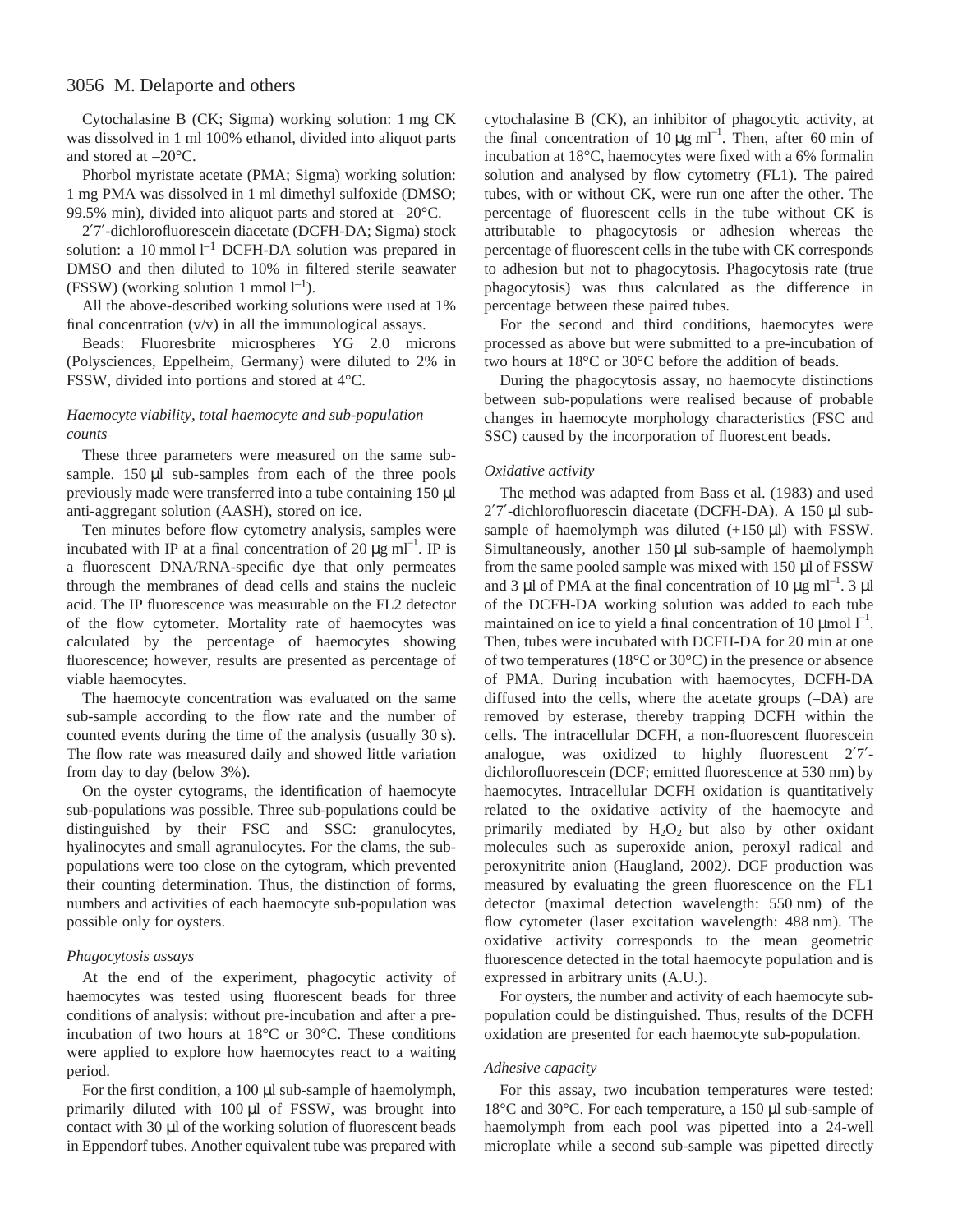into a tube containing  $150 \mu l$  of 6% formalin solution. After three hours of incubation, haemocytes in the microplate were fixed by addition of  $150 \mu l$  of 6% formalin solution. The supernatant was then filtered on an 80  $\mu$ m sieve and transferred into a tube for flow cytometer analysis. The count of haemocytes not adhering was calculated as the percentage of haemocytes in the supernatant, relative to the total haemocyte count in the control condition (directly fixed) for each temperature of incubation.

#### *Statistical analysis*

To compare the dietary conditioning, one-way analysis of variance (ANOVA) was performed for all immune parameters using Statview (SAS Institute, Inc., Cary, NC, USA). Percentage data were transformed (arcsin of the square root) before ANOVA but are presented in figures and tables as untransformed percentage values. To test the temperature incubation effect, PMA effect and 2-month conditioning (initial *vs* final), a *t*-test was performed using Statview.

#### **Results**

### *Composition of the mono-specific algal diet*

During the experiment, the lipid profile of each alga was determined (Table 1). The three algae used have a specific polyunsaturated fatty acid (PUFA) composition, especially for essential fatty acids 20:5(n-3), 22:6(n-3) and 20:4(n-6). *Chaetoceros calcitrans* had little 22:6(n-3) (1.3%) but was rich in 20:5(n-3) (17.8%) and 20:4(n-6) (2.0%). By contrast, T-*Iso* was poor in 20:5(n-3) (0.4%) and 20:4(n-6) (0.1%) but was characterized by its high 22:6(n-3) content (7.8%). The third algae used, *Tetraselmis suecica*, contained trace amounts of 22:6(n-3) (0.1%) and small amounts of 20:5(n-3) (5.4%) and 20:4(n-6) (0.5%).

# *Fatty acid composition of haemocyte polar lipids of C. gigas and R. philippinarum*

As mentioned earlier, polar lipids, mainly comprising phospholipids, provide a good approximation of cell membrane lipids. Thus, only the fatty acid composition of polar lipids of haemocytes is presented in the Results section and discussed in regards to immune parameters in the Discussion. During the experiment, the fatty acid profile of haemocyte polar lipids (membrane lipids) was greatly influenced by the dietary conditioning for both species  $(Table 2)$ .

The fatty acid composition of haemocyte polar lipids of both bivalve species fed *C. calcitrans* contained a higher content of  $20:5(n-3)$  and  $20:4(n-6)$  than those fed the two other diets. Moreover, the proportion of these fatty acids was maintained or slightly increased in haemocyte polar lipids during the 8 weeks of conditioning. Concomitantly, the 22:6(n-3) PUFA content decreased significantly during the dietary conditioning for both species fed *C. calcitrans*. Results obtained with T-*Iso* diet showed an opposite trend. 22:6(n-3) and 20:4(n-6) levels in haemocyte polar lipids were maintained whereas 20:5(n-3) levels decreased. Finally, haemocyte polar lipids of oysters and clams fed *T. suecica* presented an intermediate level of 20:5(n-3),  $20:4(n-6)$  and  $22:6(n-3)$  content compared with the two other dietary treatments. Meanwhile, proportions of fatty acid classes were little affected by the dietary treatment. Only the total polyunsaturated fatty acid proportion in haemocytes of oysters fed T-*Iso* was significantly different from those observed in haemocytes of *T. suecica*-fed oysters.

#### *Mortality*

At the end of the experiment, high mortality was observed in oysters fed *T. suecica* (42%), while lower mortality was found in oysters fed the two other algal diets: 31% for T-*Iso*

Table 2. *Essential polyunsaturated fatty acid in the polar lipid fraction of membrane haemocytes, expressed as percentage of total lipids, at the start and after eight weeks of conditioning*

|                       |                 |                               | After 8 weeks                 |                               |
|-----------------------|-----------------|-------------------------------|-------------------------------|-------------------------------|
|                       | Initial         | C. calcitrans                 | T. suecica                    | $T$ -Iso                      |
| Oysters               |                 |                               |                               |                               |
| $20:4(n-6)$           | $5.6 \pm 1.2$   | $7.5 \pm 1.6^b$               | $4.5 \pm 0.1^{a,*}$           | $4.4 \pm 0.9^{a,*}$           |
| $20:5(n-3)$           | $20.2 \pm 3.1$  | $17.9 \pm 5.0^{\circ}$        | $12.3 \pm 4.1^a$              | $9.7+2.1^{a,*}$               |
| $22:6(n-3)$           | $19.5 \pm 4.9$  | $5.0 \pm 1.1^{a,*}$           | $8.0 \pm 5.1$ <sup>a,*</sup>  | $18.2 \pm 0.7$ <sup>b</sup>   |
| Total saturated       | $20.4 \pm 10.2$ | $30.4 \pm 6.2$ <sup>a,*</sup> | $35.5 \pm 1.5^{a,*}$          | $25.7 \pm 5.9^{\rm a}$        |
| Total monounsaturated | $12.2 \pm 5.22$ | $17.6 \pm 2.2^{\text{a}}$     | $16.1 \pm 1.6^a$              | $17.1 \pm 0.6^{\text{a}}$     |
| Total polyunsaturated | $60.1 \pm 12.4$ | $45.5 \pm 2.0^{a,b}$          | $43.0 \pm 1.6$ <sup>a,*</sup> | $50.9 \pm 4.2^b$              |
| Clams                 |                 |                               |                               |                               |
| $20:4(n-6)$           | $5.2 \pm 0.8$   | $10.4 \pm 1.3$ <sup>b,*</sup> | $6.6 \pm 0.4^{\text{a}}$      | $5.0 \pm 0.4^{\text{a}}$      |
| $20:5(n-3)$           | $6.7 \pm 0.2$   | $11.1 \pm 0.3^{a,*}$          | $6.4 \pm 0.3^b$               | $1.6 \pm 0.6$ <sup>c,*</sup>  |
| $22:6(n-3)$           | $22.6 \pm 1.8$  | $9.7 \pm 0.6^{a,*}$           | $14.8 \pm 1.2^b$              | $21.3 \pm 1.7$ °              |
| Total saturated       | $23.9 \pm 5.9$  | $23.9 \pm 0.2^{\text{a}}$     | $20.8 \pm 1.6^a$              | $22.3 \pm 3.7^{\rm a}$        |
| Total monounsaturated | $12.8 \pm 1.1$  | $16.7 \pm 2.2^{\text{a}}$     | $14.7 \pm 0.9^{\rm a}$        | $16.8 \pm 1.2$ <sup>a,*</sup> |
| Total polyunsaturated | $54.3 \pm 5.6$  | $50.9 \pm 2.7$ <sup>a</sup>   | $54.7 \pm 1.6^a$              | $54.8 \pm 2.1$ <sup>a</sup>   |

Different lower-case letters indicate significant difference between dietary treatments (mean  $\pm$  s.D.; *N*=3; ANOVA *P*<0.01 for clams and *P*<0.05 for oysters). Asterisks indicate significant difference between a dietary treatment and initial at *P*<0.05.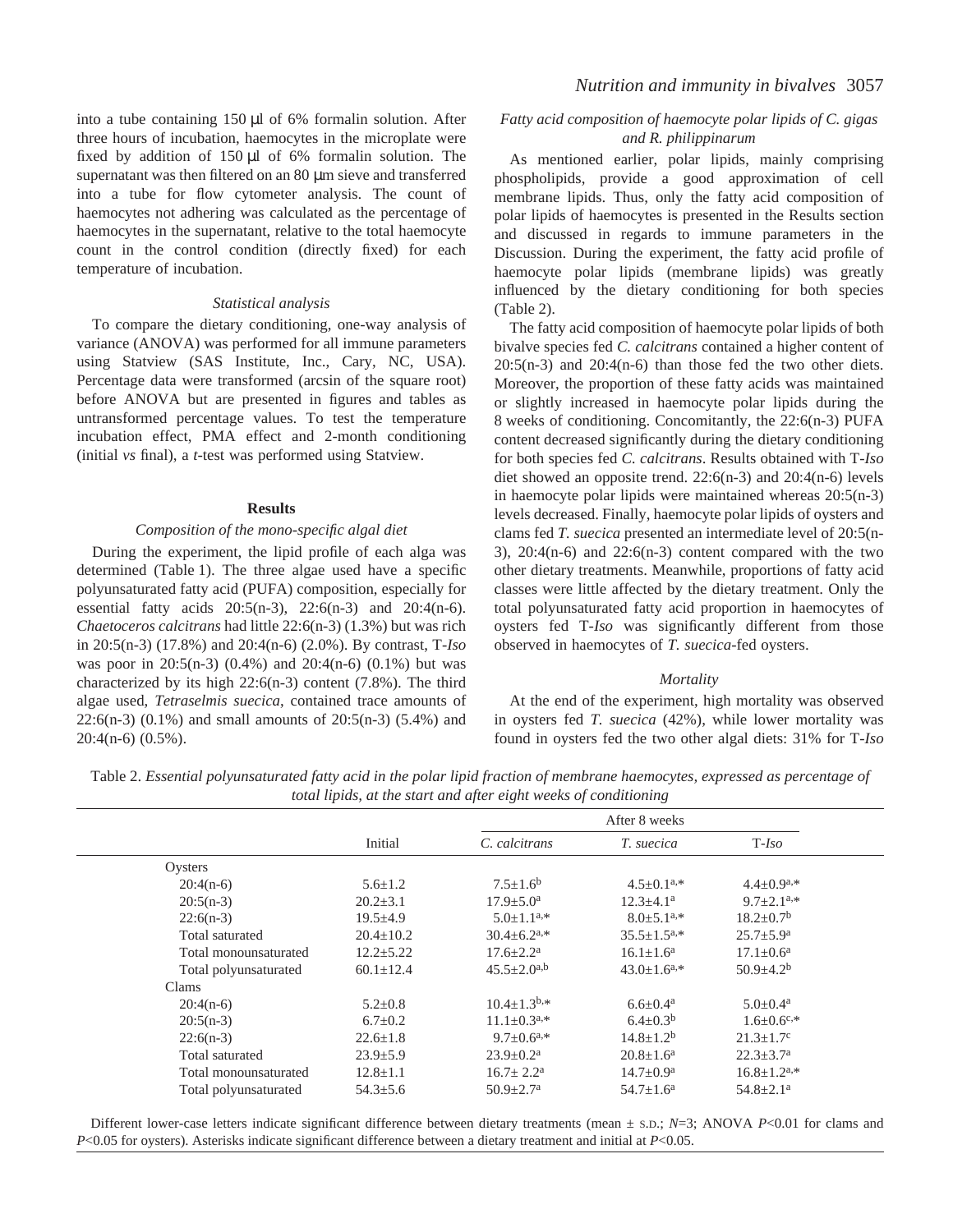|                 | After 8 weeks  |                           |                             |                            |  |
|-----------------|----------------|---------------------------|-----------------------------|----------------------------|--|
|                 | Initial        | C. calcitrans             | T. suecica                  | $T$ - <i>Iso</i>           |  |
| Oysters         |                |                           |                             |                            |  |
| Condition index | $66.4 \pm 5.0$ | $82.6 + 19.3a.*$          | $48.9 \pm 26.6^b$           | $61.8 \pm 21.7$ °          |  |
| Lipid           | $8.9 + 1.9$    | $10.8 \pm 0.8^{\text{a}}$ | $8.1 \pm 0.5^{\rm b}$       | $9.1+0.9a,b$               |  |
| Carbohydrate    | $7.0 \pm 1.1$  | $10.2 + 2.1^a$            | $4.0+0.2^{b,*}$             | $7.2 + 1.2^a$              |  |
| Protein         | $46.5 \pm 6.4$ | $46.2 \pm 1.0^a$          | $50.86 + 3.5^{\text{a}}$    | $45.7 + 1.1^a$             |  |
| Clams           |                |                           |                             |                            |  |
| Condition index | $71.8 \pm 5.2$ | $79.0 + 21.5^a$           | $46.2+10.4b,*$              | $82.4 + 12.7a$             |  |
| Lipid           | $5.2 \pm 0.5$  | $6.7 \pm 1.8^{a,b}$       | $6.3+0.3^{a,*}$             | $7.7 \pm 0.4^{b,*}$        |  |
| Carbohydrate    | $6.7 \pm 1.9$  | $6.2 + 2.2^{a,b}$         | $4.5 + 0.5^a$               | $7.1 \pm 0.8$ <sup>b</sup> |  |
| Protein         | $42.8 + 1.5$   | $45.9 + 5.7a$             | $53.7 + 3.4^{\mathrm{a},*}$ | $48.8 + 2.3a.*$            |  |

Table 3. *Condition index and biochemical composition of oysters and clams at the start and after eight weeks of conditioning*

Total lipids, carbohydrate and protein content are expressed as percentage of dry mass. Different lower-case letters indicate significant difference between dietary treatments (mean  $\pm$  s.D.; *N*=3; ANOVA *P*<0.001 for condition index and *P*<0.05 for biochemical composition). Asterisks indicate significant difference between a dietary treatment and initial at *P*<0.05.

and 26.6% for *C. calcitrans*. These mortality rates were high compared with those of clams, for which mortality was 0%, 1% and 2.3% for the *C. calcitrans*, T-*Iso* and *T. suecica* diets, respectively.

#### *Condition index (CI)*

Results showed that oysters and clams fed *T. suecica* had a lower CI than those fed *C. calcitrans* or T-*Iso* (Table 3; *P*<0.001). T-*Iso* maintained the physiological status of oysters and clams during the experiment, while only oysters fed *C. calcitrans* showed a significant increase in CI at the end of the experiment (*P*<0.05).

### *Biochemical composition*

Results of biochemical composition measurements for both bivalve species showed that oysters and clams fed *T. suecica* were more affected by 8 weeks of feeding than those fed the other two diets, especially for carbohydrate content (Table 3; *P*<0.05). *T. suecica* feeding led to a decrease in carbohydrate content compared with the initial value, while *C. calcitrans* and T-*Iso* supported an increase or maintenance of this component. Lipid content was also affected by the dietary conditioning. Oysters and clams fed *T. suecica* had the lowest lipid content compared with those fed other diets. By contrast, protein content appeared to be the most stable component. Neither dietary conditioning nor the duration of the conditioning affected the protein content of oysters and clams significantly.

### *Total haemocyte count and viability of haemocytes*

At the end of the experiment, total haemocyte count (THC) of clams fed *C. calcitrans* was higher compared with the two other treatments, but only significantly compared with T-*Iso* (Table 4;  $P<0.05$ ). For the oysters, no significant difference was observed between dietary conditions. However, THC decreased with *T. suecica* and T-*Iso* diets compared with initial values.

Viability of haemocytes of both species was not significantly affected by the dietary treatment.

### *Adhesion*

The adhesion capacity of haemocytes was not affected by the nutritional conditions (Table 4). However, haemocytes lost their capacity for adhesion with increasing temperature. More haemocytes were found in the supernatant at an incubation of 30°C compared with an incubation of 18°C for both species (*P*<0.01). The results also showed that the adhesive capacity of clam haemocytes was significantly higher than that of oyster haemocytes (*P*<0.001).

#### *Haemocyte sub-populations in oysters*

Percentages of oyster haemocyte sub-populations at the end

# Table 4. *Total haemocyte count (THC), viability rate of haemocytes (measured with propidium iodide) and adhesion rate of oyster and clam haemocytes after two hours of incubation at 18°C and 30°C*

|                                    |                | $T=8$ weeks               |                     |                         |  |
|------------------------------------|----------------|---------------------------|---------------------|-------------------------|--|
|                                    | Initial        | C. calcitrans             | <i>T.</i> suecica   | $T$ - <i>Iso</i>        |  |
| THC $(10^5 \text{ cells ml}^{-1})$ |                |                           |                     |                         |  |
| Oysters                            | $6,4{\pm}2.2$  | $5,8 \pm 1.0^a$           | $3.7 \pm 1.1^a$     | $3.7 \pm 1.0^a$         |  |
| Clams :                            | $5.9 \pm 1.2$  | $14^{\pm}2.5^{a,*}$       | $9.6 \pm 5.5^{a,b}$ | $8 + 1.2^b$             |  |
| Viability (% of live cells)        |                |                           |                     |                         |  |
| Oysters                            | $97.2 \pm 1.5$ | $95.9 + 0.8^a$            | $96.7 + 1.3a$       | $96.1 + 0.9^a$          |  |
| <b>Clams</b>                       | $97+0.8$       | $96.4 + 0.5^{\text{a}}$   | $97.4 + 0.8^a$      | $95.2 + 1.5^{\text{a}}$ |  |
| Adhesion (% of adhered cells)      |                |                           |                     |                         |  |
| $18^{\circ}$ C                     |                |                           |                     |                         |  |
| Oysters                            | ND.            | $91.8 \pm 0.5^{\text{a}}$ | $91.4 + 2.7a$       | $90.6 + 1.1^a$          |  |
| Clams                              | ND.            | $98.9 + 0.9$ <sup>a</sup> | $98.5 + 1.2^a$      | $99.0 + 0.4^a$          |  |
| $30^{\circ}$ C                     |                |                           |                     |                         |  |
| Oysters                            | ND.            | $89.4 + 0.4^a$            | $89.6 + 0.9^a$      | $88.5 \pm 1.9^{\rm a}$  |  |
| Clams                              | ND             | $98.0 + 0.7$ <sup>a</sup> | $96.7 + 0.7^a$      | $96.7 \pm 1.1^a$        |  |

Different lower-case letters indicate significant difference between dietary treatments (mean ± S.D.; *N*=3; ANOVA *P*<0.05 for THC and viability and *P*>0.05 for adhesion). ND, not determined. Asterisks indicate significant difference between a dietary treatment and initial at *P*<0.05.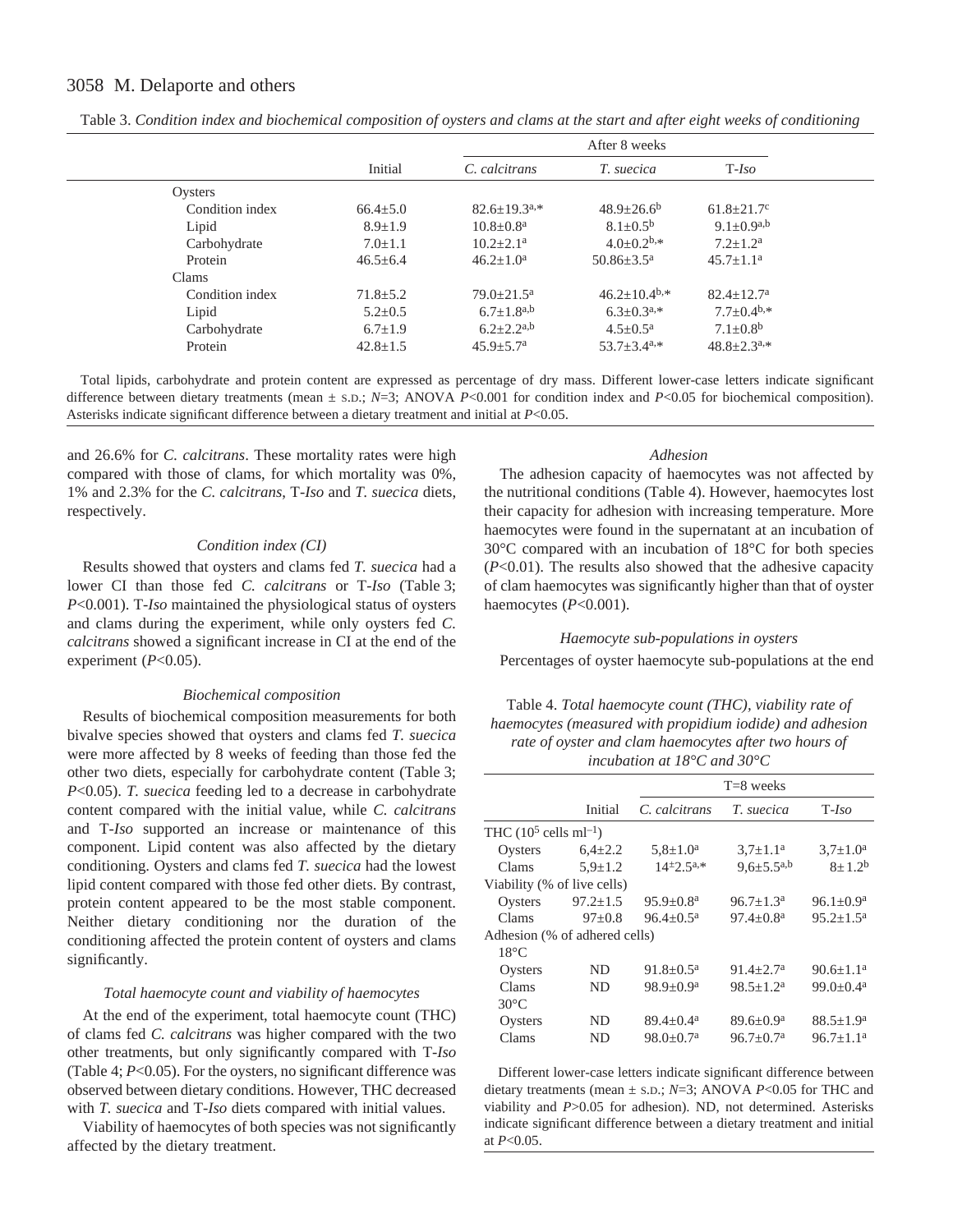Table 5. *Percentage of haemocyte sub-populations in haemolymph samples of oysters measured with propidium iodide at the end of the experiment*

|                                                                      | C. calcitrans             | T. suecica     | $T$ - <i>Iso</i> |
|----------------------------------------------------------------------|---------------------------|----------------|------------------|
| Granulocytes                                                         | $16.8 \pm 2.5^{\text{a}}$ | $14.7 + 3.9b$  | $14.9 + 3.7b$    |
| Hyalinocytes                                                         | $69.9 + 2.9$ <sup>a</sup> | $72.1 + 1.5^b$ | $73.6 \pm 3.7$ ° |
| Small agranular cells                                                | $13.3 \pm 0.5^{\text{a}}$ | $13.1 + 2.5^a$ | $11.5 \pm 2.2^a$ |
| Different lower-case letters indicate significant difference between |                           |                |                  |

dietary treatments (mean ± S.D.; *N*=3; ANOVA *P*<0.01).

of the experiment are presented in Table 5. The diet affected the proportion of granulocyte and hyalinocyte sub-populations significantly (*P*<0.01). The percentage of granulocytes of oysters fed *C. calcitrans* was significantly higher than for oysters fed *T. suecica* or T-*Iso*, and the highest percentage of hyalinocytes (73.6%) was found with the T-*Iso* dietary conditioning. The small agranular cell fraction was not affected by any diet; the mean percentage of this fraction was  $~13.1\%$ .

#### *Phagocytosis assay*

A significant effect of the dietary treatment was shown on the phagocytic rate of clam haemocytes when analysed without pre-incubation (Fig. 1;  $P<0.01$ ). Haemocytes of clams fed *C*. *calcitrans* had a higher phagocytic rate (21.7%) than those of clams fed *T. suecica* and T-*Iso* algae (14.7% and 8.8%, respectively). However, when haemocytes were subjected to a two-hour pre-incubation at 18°C or 30°C, the dietary effect disappeared.

In the same analysis, no difference between dietary conditions was observed for oysters without pre-incubation (Fig. 2). A mean phagocytic rate of 29.2% was measured. However, when haemocytes were subjected to two hours of pre-incubation at 18°C, their phagocytic activity dropped to a mean of 12.8% for oysters fed *C. calcitrans* and *T. suecica*. However, this activity was maintained at 20.9% for oysters fed T-*Iso,* a significantly higher value compared with the two other



Fig. 1. Phagocytic rate of clam (*Ruditapes philippinarum*) haemocytes submitted to three conditions: control (without preincubation) and after a pre-incubation of two hours at 18°C or 30°C. Different lower-case letters indicate significant difference between dietary treatments (mean ± S.D.; *N*=3; ANOVA *P*<0.01).



Fig. 2. Phagocytic rate of oyster (*Crassostrea gigas*) haemocytes submitted to three conditions: control (without pre-incubation) and after a pre-incubation of two hours at 18°C or 30°C. Different lowercase letters indicate significant difference between dietary treatments (mean ± S.D.; *N*=3; ANOVA *P*<0.01).

diets. The results, although not statistically significant between dietary treatments, were similar after the 30°C pre-incubation.

### *Oxidative activity*

Haemocytes of clams fed *C. calcitrans* were the most reactive for both 18°C and 30°C incubation temperatures (Fig. 3; *P*<0.001). At 18°C, a mean of 149 A.U. was measured, whereas for *T. suecica* and T-*Iso* the intensities of DCFH oxidation were lower (93 A.U. and 78 A.U., respectively). At 30°C, the DCFH oxidation of haemocytes from clams fed with *C. calcitrans* was 220 A.U., compared with a mean of 118 A.U. and 111 A.U. for clams fed *T*. *suecica* and T-*Iso*, respectively. The increase of DCFH oxidation from 18°C to 30°C was significant only for *C. calcitrans* and T-*Iso* (*P*<0.01).

For oysters, the DCF fluorescence level of both granulocyte and hyalinocyte sub-populations was analysed (Fig. 4). Small agranulocytes demonstrated only low oxidative activity. The oxidative activity seemed to be similar for both subpopulations when comparing the means. Nevertheless, the dietary conditioning and the temperature of incubation affected the activity of sub-populations. At 18°C, granulocytes as well as hyalinocytes of T-*Iso*-fed oysters were significantly less active (*P*<0.05) than those of *C. calcitrans* and *T. suecica* conditioning. After incubation at 30°C, haemocyte subpopulations of oysters fed *C. calcitrans* were significantly the most active (165 A.U. and 156 A.U. for granulocytes and hyalinocytes, respectively). No effect of the temperature of incubation was noted on the haemocyte sub-population activity of oysters fed *C. calcitrans* and T-*Iso* (*P*>0.05). Nevertheless, oxidative activity was noted to be lower at 30°C than at 18°C for hyalinocytes of *T. suecica*-fed oysters.

Finally, stimulation by PMA had no measurable effect upon the oxidation of DCFH by haemocytes for both species.

# *Proportion of haemocyte sub-populations incubated with DCFH-DA*

When incubated with DCFH-DA, it was interesting to note that granulocytes of oysters fed the *C. calcitrans* diet were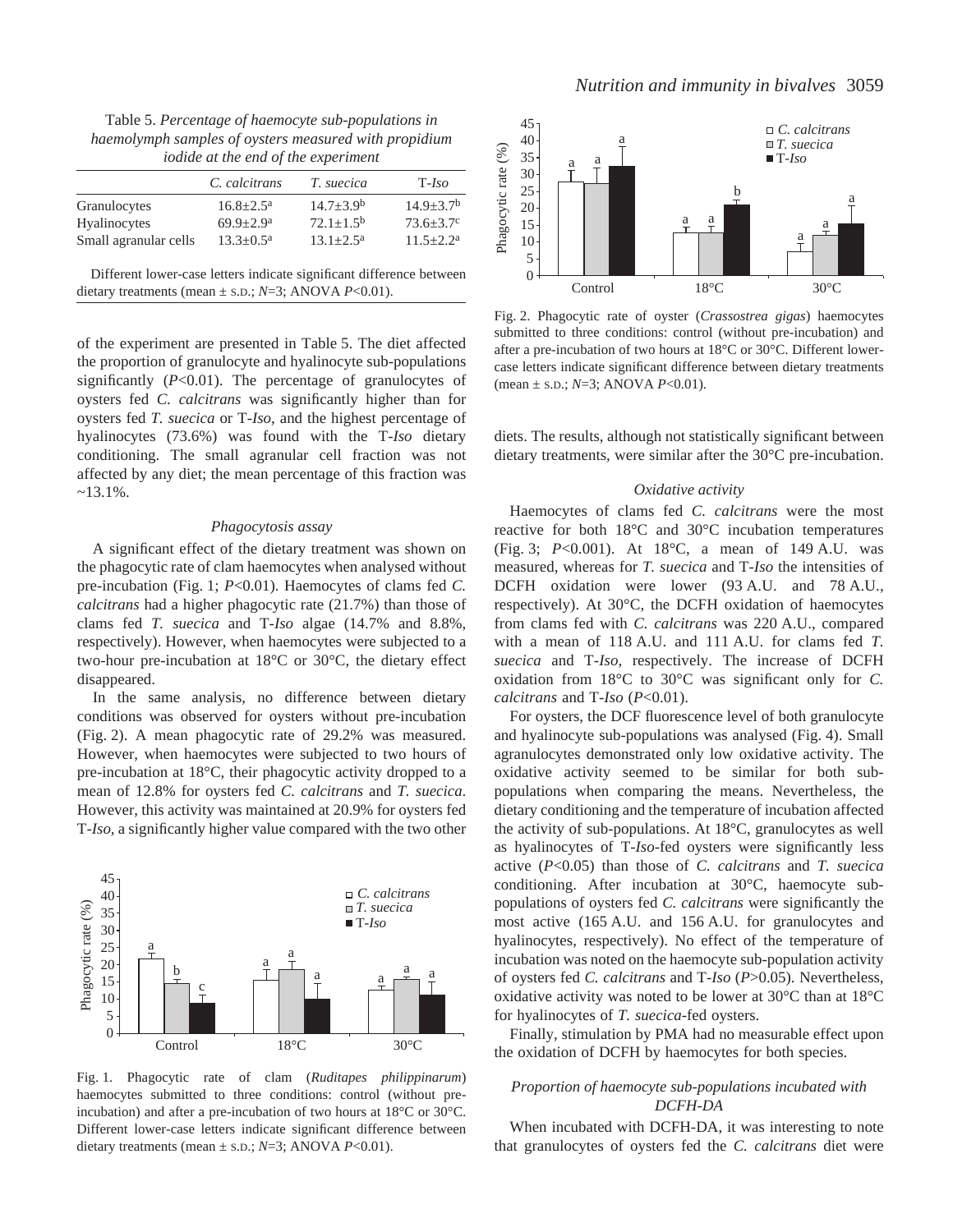

Fig. 3. DCFH activity of clam haemocytes after 20 min of incubation with phorbol myristate acetate (PMA) and without PMA (control) at (A) 18°C or (B) 30°C. Different lower-case letters indicate significant difference between dietary treatments (mean ± S.D.; *N*=3; ANOVA *P*<0.01). No effect of PMA stimulation was noted.



Fig. 4. 2'7'-dichlorofluorescein (DCFH) activity of oyster haemocyte sub-populations after 20 min of incubation with phorbol myristate acetate (PMA) aand without PMA (control) at different temperatures: (A) granulocyte sub-population at 18°C; (B) granulocyte sub-population at 30°C; (C) hyalinocyte sub-population at 18°C; (D) hyalinocyte sub-population at 30°C. Different lower-case letters indicate significant difference between dietary treatments (mean  $\pm$  s.d.; *N*=3; ANOVA *P*<0.05). No effect of PMA stimulation was noted.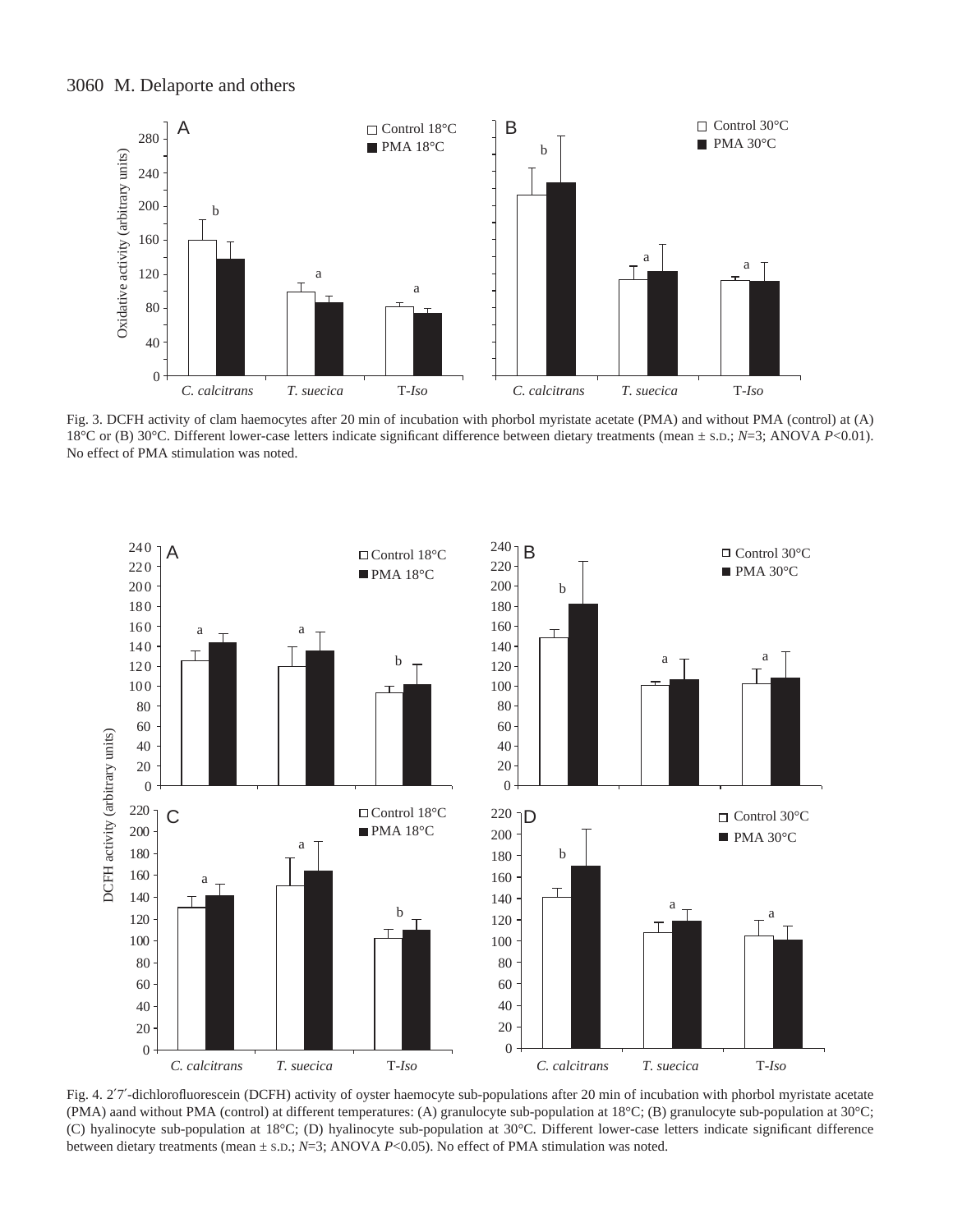present in higher concentrations than in oysters fed the two other diets (Table 6; *P*<0.01) as observed in oyster haemocytes incubated with PI. With the same diet, a significant decrease of granulocyte counts (approximately 50%) after PMA stimulation was observed while hyalinocyte and agranulocyte counts remained stable. For the *T. suecica* and T-*Iso* diets, we also observed a decrease of granulocytes after PMA stimulation, but this was not statistically significant. Thus, the dietary effect upon the proportion of haemocyte subpopulations disappeared after PMA stimulation.

#### **Discussion**

The aim of this study was to test the influence of dietary conditioning on the fatty acid profile of haemocytes and consequently on immune parameters of two bivalve species, the oyster *C. gigas* and the clam *R. philippinarum*. Three algal mono-specific diets were selected from available strains in the hatchery according to their specific PUFA composition (Table 1). Although the vitamin and amino acid contents may vary between mariculture microalgae species, it is established that bivalve requirements for the above compounds are covered whatever the utilised species (Brown, 1991; Brown and Miller, 1992; Seguineau et al., 1996), Consequently, the PUFA composition was considered as the most determining factor of the nutritive quality of the dietary treatments, and the amino acid and vitamin compositions were considered as minor determining factors.

Condition index (CI) results showed that both shellfish species were affected by the dietary conditioning. The decrease of CI and carbohydrate content observed for clams and oysters fed *T. suecica* and also the high mortality of oysters fed this diet indicated that this diet had a poor nutritional value. This result is in agreement with previous studies that have shown that *T. suecica* is a poor-to-moderate food for different bivalves: *O. edulis* (Laing and Millican, 1986), *Saccostrea commercialis* (Nell and O'Connor, 1991; O'Connor et al., 1992) and *Venerupis pullastra* (Albentosa et al., 1993). T-*Iso* and *C. calcitrans* appeared to have a higher nutritive value than *T. suecica*, with an increase or a maintenance of the CI and carbohydrate content compared with initial values. Moreover, for oysters, the highest CI and energy storage were observed with *C. calcitrans*, while for clams it was observed with T-*Iso*. This could be explained by specific requirements or differential capacity for filtration and assimilation in the two species. Difference in physiology may also account for the higher mortalities observed for oysters.

This is the first time that the fatty acid composition of immune cells of *C. gigas* and *R. philippinarum* has been analysed. The fatty acid composition of polar lipids is considered to provide a good approximation of cell membrane lipids (Soudant et al., 1995, 1997, 1998).

At the beginning of the experiment, oyster and clam haemocyte membranes contained similar amounts of 22:6(n-3) (19.5% and 22.6%, respectively) and 20:4(n-6) (5.6 and 5.2%, respectively). Conversely, they had different 20:5(n-3) contents (20.2% and 6.7%, respectively). The observed fatty acid composition was in agreement with the results of Helm and Laing (1987) and Fernández-Rieriz et al. (1998).

During the experiment, the fatty acid composition of haemocyte polar lipids was greatly influenced by the dietary conditioning. According to the fatty acid profile of the diets, oysters and clams fed *C. calcitrans* slightly increased or maintained their proportions of 20:5(n-3) and 20:4(n-6) in their polar lipids, while a reduction in these PUFA was noted for animals fed T-*Iso* algae. However, T-*Iso* algae, which provided high amounts of 22:6(n-3), allowed the maintenance of this PUFA in the haemocyte membranes of animals fed this diet. This impact of the lipid profile of the diet on haemocyte polar lipids agrees with other observations reported in other tissues or in larvae (Delaunay et al., 1993; Berntsson et al., 1997; Soudant et al., 1996b, 1997, 1999).

Morphological and functional parameters of *C. gigas* and *R. philippinarum* were concomitantly measured using flow cytometry. Putative granulocytes, hyalinocytes and a third population considered to be small agranular cells can be

| anai <i>v</i> ois     |                                    |                            |                              |                                        |                              |                              |
|-----------------------|------------------------------------|----------------------------|------------------------------|----------------------------------------|------------------------------|------------------------------|
|                       | $18^{\circ}$ C                     |                            |                              | $30^{\circ}$ C                         |                              |                              |
|                       | C. calcitrans                      | T. suecica                 | $T$ -Iso                     | C. calcitrans                          | T. suecica                   | $T$ - <i>Iso</i>             |
| Control condition     |                                    |                            |                              |                                        |                              |                              |
| Granulocytes          | $1.0+0.05^{\mathrm{b},\mathrm{A}}$ | $0.6+0.3a,b,A$             | $0.5+0.2^{a,A}$              | $1.1 \pm 0.04^{\mathrm{b},\mathrm{A}}$ | $0.6 + 0.2$ <sup>a,A</sup>   | $0.5+0.2^{a,A}$              |
| Hyalinocytes          | $2.0+0.2^{a,A}$                    | $1.4 + 0.2$ <sup>a,A</sup> | $1.5+0.2^{a,A}$              | $2.3 + 0.2^{b,A}$                      | $1.5 + 0.3$ <sup>a,A</sup>   | $1.6 + 0.2$ <sup>a,A</sup>   |
| Small agranular cells | $1.1+0.1a,A$                       | $0.8 + 0.2$ <sup>a,A</sup> | $0.9+0.3a$ <sup>A</sup>      | $1.1+0.1^{a,A}$                        | $0.9+0.3a$ <sup>A</sup>      | $0.9+0.2^{a,A}$              |
| With PMA              |                                    |                            |                              |                                        |                              |                              |
| Granulocytes          | $0.4+0.1^{a,B}$                    | $0.5+0.2^{a,A}$            | $0.3 \pm 0.1$ <sup>a,A</sup> | $0.5+0.1^{a,B}$                        | $0.4 \pm 0.1$ <sup>a,A</sup> | $0.3 \pm 0.1$ <sup>a,A</sup> |
| Hyalinocytes          | $1.6 + 0.3a$ <sup>A</sup>          | $1.3 + 0.4$ <sup>a,A</sup> | $1.2+0.1^{a,A}$              | $1.8 + 0.4$ <sup>a,A</sup>             | $1.3 + 0.2$ <sup>a,A</sup>   | $1.3+0.1^{a,A}$              |
| Small agranular cells | $0.9+0.1a,A$                       | $0.9+0.3a,A$               | $0.8 + 0.2$ <sup>a,A</sup>   | $0.8+0.1a,A$                           | $0.8 + 0.2$ <sup>a,A</sup>   | $0.7+0.2^{a,A}$              |

Table 6. *Concentration (105·cells·ml–1) of haemocyte sub-populations in* C. gigas *hemolymph samples during DCFH-DA analysis*

DCFH-DA, 2′7′-dichlorofluorescein diacetate; PMA, phorbol myristate acetate.

Different lower-case letters indicate significant difference between dietary treatments. Different upper-case letters indicate a significant effect of the analysis conditions (control *vs* PMA; mean ± S.D., *N*=3, ANOVA *P*<0.01 for dietary treatment; *t*-test *P*<0.05 for the PMA effect).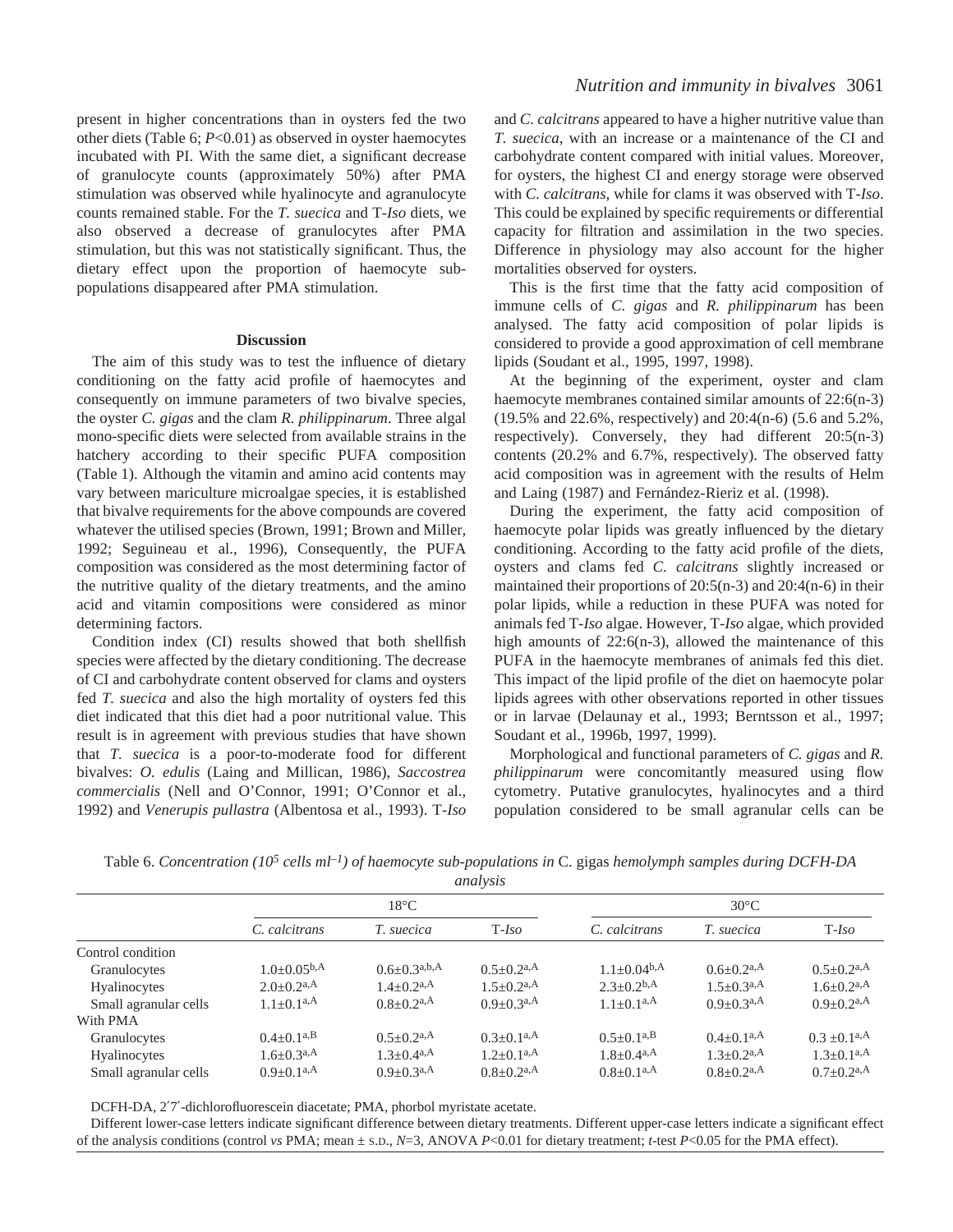separated on oyster cytograms. However, as Ashton-Alcox and Ford (1998) discussed, we cannot distinguish large granulocytes from small granulocytes. Nevertheless, the percentages of the two main sub-populations were in agreement with those found in the literature for *C. virginica* (Ashton-Alcox and Ford, 1998), *C. gigas* and *O. edulis* (Auffret, 1988; Chagot, 1989; Xue et al., 2001). Oyster haemocyte sub-populations are comprised on average of 71.8% hyalinocytes, 15.5% granulocytes and 12.6% agranular cells. Total haemocyte counts (THC) of oysters were also stable and in the same range of values as those reported by Ashton-Alcox and Ford (1998) for *C. virginica* using the same technique. By contrast, an increase of clam THC was observed at the end of the experiment, as compared with the initial sampling. Nevertheless, our THC values were similar to those reported by Ordás et al. (2000) but lower than those found in the same species by Oubella et al. (1996) and Allam et al. (2000, 2001).

Concerning haemocyte activities, the range of phagocytosis index using fluorescent latex beads obtained in the present study agrees with those found in the literature. Our values are similar to those of Cima et al. (2000) and Xue (1998) for clams and oysters, respectively. Regarding the oxidative activity, PMA did not significantly induce DCFH oxidation by haemocytes of either species, although it did increase the production of reactive oxygen species measured using chemiluminescence in oyster or mussel haemocytes (Nakayama and Maruyama, 1998; Arumugan et al., 2000; Torreilles et al., 1996). This apparent contradiction with the published papers on oysters could be explained by the fact that haemocytes in our study were withdrawn without using an antiaggregant solution and may already have been in an excited state. Thus, as suggested by Lambert et al. (in press), it seems that the oxidative activity level was so high initially that it was not possible to further increase it with PMA. We also noted an intriguing decrease of granulocytes in the differential haemocyte counts after PMA stimulation. The loss of granulocyte counts for oysters fed *C. calcitrans* diet was around 50%, whereas a decrease of 10–20% in the two other haemocyte sub-population counts was observed. The significance of this observation is unclear. It is suggested that the loss of granulocytes by PMA corresponds to a degranulation of this haemocyte sub-population after stimulation. This result was confirmed with a loss of complexity (SSC values) for granulocytes (data not shown).

Haematological parameters as well as phagocytosis and oxidative activities of clam haemocytes were more affected than those of oyster haemocytes by dietary treatment. Our results showed that *C. calcitrans* had a positive impact on the total haemocyte count, granulocyte percentage and defencerelated activities. Concurrently, the lowest total haemocyte count, phagocytosis and oxidative activities of haemocytes were found with clams fed T-*Iso*. Higher levels of 20:5(n-3) and, to a lesser extent, 20:4(n-6) in haemocyte polar lipids of clams fed *C. calcitrans* compared with the other diets appeared to be important for these immune parameters. It is interesting to note that higher phagocytosis and oxidative activities paralleled with a higher percentage of granulocytes. The latter sub-population is thought to represent the most active cells in bivalve defence (Cheng, 1996). The importance of 20:5(n-3) in immune functions could be explained by its putative energetic role in bivalves as proposed by Delaunay (1992) and Soudant (1995). We can suggest that haemocytes that have accumulated 20:5(n-3) can be more active during phagocytosis and metabolic processes because they have more energy and capacity to respond to the stimulation. Concomitantly, the positive effect of 20:4(n-6) on phagocytosis can also be paralleled to the positive effects proposed by Lennartz (1999) for vertebrates. This author suggested that the phagocytic activity was related to the  $20:4(n-6)$  produced by phospholipase A2 (PLA2) in macrophages. 20:4(n-6)/PLA2 may facilitate membrane fusion, thereby mediating membrane movement during phagocytosis. Moreover, the 20:4(n-6) positive effect on oxidative activity can be related to the role of this fatty acid as a precursor of 4-series leukotrienes and 2 series prostaglandins (Calder, 2001). These eicosanoids have different effects on vertebrate immunology. In a review, Calder (2001) underlined that the leukotriene LTB4, a potent chemotactic agent for leukocytes, induced the release of lysosomal enzymes, increased vascular permeability and enhanced generation of reactive oxygen species. But this relationship observed in vertebrates must be taken with caution. Indeed, membranes of immune cells of vertebrates contain a large amount of 20:4(n-6) (10–20%) compared with 22:6(n-3) and 20:5(n-3) (less than 4%) (Calder, 2001), whereas bivalve membrane lipids are predominated by 22:6(n-3) and 20:5(n-3) (Soudant et al., 1996b, 1997, 1998, 1999; present study). Nevertheless, at the end of experiment, haemocyte membrane lipids of *C. calcitrans*-fed clams contained similar amounts of 20:4(n-6) (10.4%) to those of human immune cells. So, the higher oxidative activity obtained for haemocytes of clams fed *C. calcitrans* seems to agree with the role of 20:4(n-6) as a precursor of leukotrienes in reactive oxygen species production.

In the oyster, the impact of the dietary conditioning was less clear than it was for clams. As for clams, oxidative activity can be associated with the high content of 20:5(n-3) and 20:4(n-6) in haemocyte polar lipids of oysters fed *C. calcitrans*. However, the 22:6(n-3) content of T-*Iso* appeared to be more important for the phagocytic activity of oyster haemocytes. This dietary effect was only significant after application of a stress on haemocytes (pre-incubation for two hours at 18°C or 30°C). This relationship observed with 22:6(n-3) may be attributable to the potential positive effect of this fatty acid in stress responses (Kanazawa, 1995; Utting and Millican, 1995). The different response in phagocytosis compared with clams can underline a species-specific immune response. It is also interesting to underline that variations in 20:5(n-3) levels between treatments in clam haemocyte lipids (1–11%) were much greater than those observed in oyster haemocyte lipids (10–18%). On the contrary, variations in both 22:6(n-3) and  $20:4(n-6)$  according to the dietary treatment in both species were of a similar range.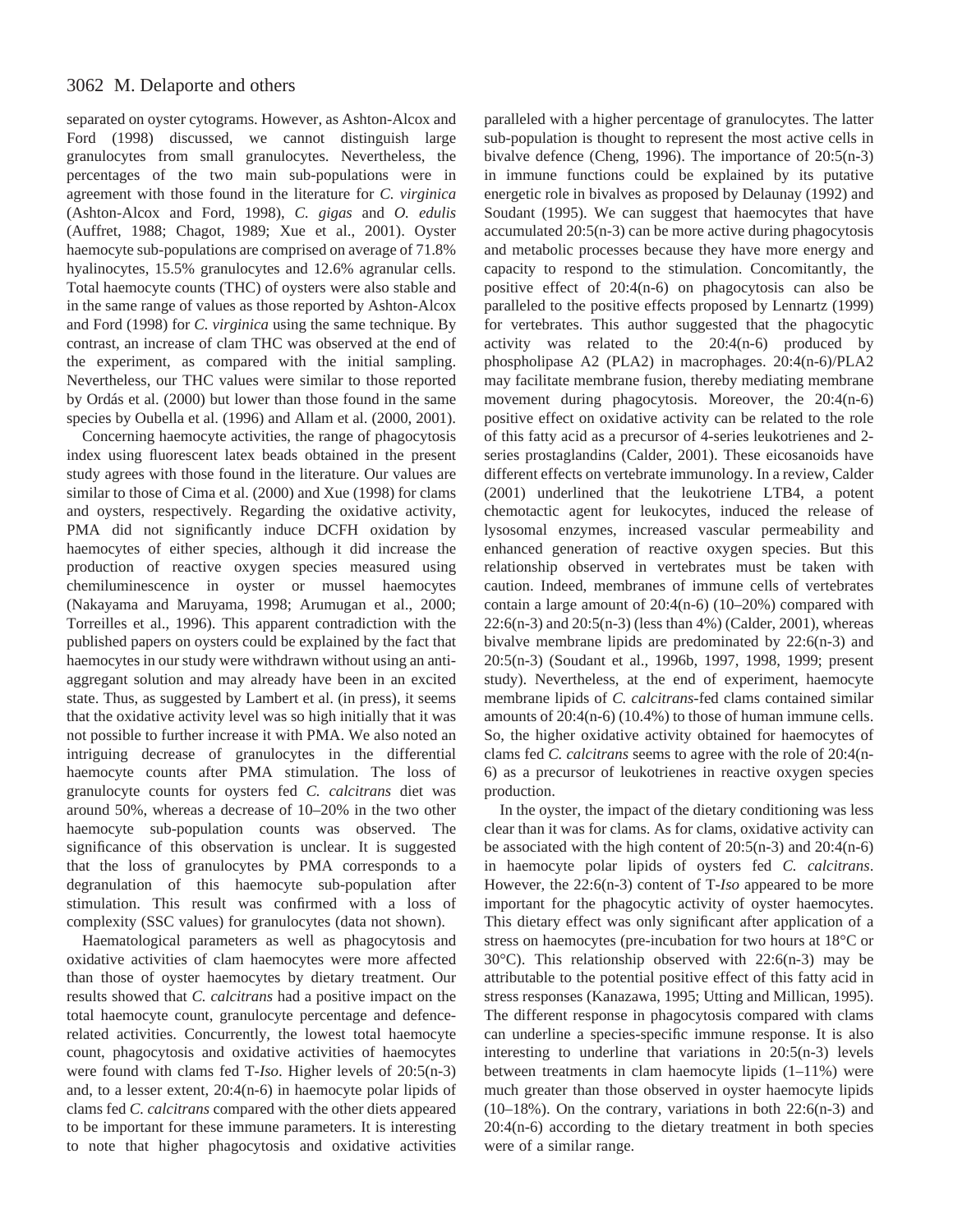In conclusion, a relationship between nutrition and health status seems to exist in bivalves, as in vertebrates. Although other biochemical compounds may vary concomitantly, the fatty acid composition of mono-specific algal diets appears, by modifying membrane lipid composition, to affect membrane functions of oyster and clam haemocytes. Nevertheless, the effect of each fatty acid has not been clearly determined. Experiments with artificial diet are needed to distinguish the individual importance of each fatty acid in the cellular immune functions of bivalves.

The authors would like to thank Dr G. H. Wikfors, NOAA Fisheries, Northeast Fisheries Science Center (Connecticut, USA) for the critical review of the first draft of the manuscript. This work was supported by a grant from IFREMER and Région Bretagne.

#### **References**

- **Albentosa, M., Pérez-Camacho, A., Labarta, U., Beiras, R. and Fernández-Reiriz, M. J.** (1993). Nutritional values of algal diets to clam spat *Venerupis pullastra*. *Mar. Ecol. Prog. Ser*. **97**, 261-269.
- **Albentosa, M., Pérez-Camacho, A., Labarta, U. and Fernández-Reiriz, M. J.** (1996). Evaluation of live microalgal diets for the seed culture of *Ruditapes decussatus* using physiological and biochemical parameters. *Aquaculture* **148**, 11-23.
- Allam, B., Ashton-Alcox, K. A. and Ford, S. E. (2001). Haemocyte parameters associated with resistance to brown ring disease in *Ruditapes* spp. clams. *Dev. Comp. Immunol.* **25**, 365-375.
- **Allam, B. and Paillard, C.** (1998). Defense factors in clam extrapallial fluids. *Dis. Aquat. Org*. **33**, 123-128.
- Allam, B., Paillard, C. and Auffret, M. (2000). Alterations in hemolymph and extrapallial fluid parameters in the Manila clam, *Ruditapes philippinarum* challenged with its pathogen, *Vibrio tapetis. J. Invertebr. Pathol.* **76**, 63-69.
- Anderson, R. S., Oliver, L. M. and Brubacher, L. L. (1992). Superoxide anion generation by *Crassostrea virginica* hemocytes as measured by nitroblue tetrazolium reduction. *J. Invertebr. Pathol.* **59**, 303-307.
- **Arumugan, M., Romestand, B., Toreilles, J. and Roch, P.** (2000). *In vitro* production of superoxide and nitric oxide (as nitrite and nitrate) by *Mytilus galloprovincialis* haemocytes upon incubation with PMA or laminarin or during yeast phagocytosis. *Eur. J. Cell Biol.* **79**, 513-519.
- Ashton-Alcox, K. A. and Ford, S. E. (1998). Variability in molluscan hemocytes: a flow cytometric study. *Tissue Cell* **30**, 195-204.
- **Auffret, M.** (1988). Bivalve hemocyte morphology. *Am. Fish. Soc. Special Pub.* **18**, 169-177.
- **Auffret, M. and Oubella, R.** (1995). Cytological and cytometric analysis of bivalves mollusc hemocytes. In *Techniques in Fish Immunology* (ed. J. S. Stolen, T. C. Fletcher, S. A. Smith, J. T. Zelikoff, S. L. Kaattari, R. S. Anderson, K. Söderhäll and B. A. Weeks-Perkins), pp. 55-64. Fair Haven: SOS Publications.
- **Bachère, E., Hervio, D. and Mialhe, E.** (1991). Luminol-dependant chemiluminescence by hemocytes of the two marine bivalves, *Ostrea edulis* and *Crassostrea gigas*. *Dis. Aquat. Org.* **11**, 173-180.
- **Bass, D. A., Parce, J. W., Dechatelet, L. R., Szejda, P., Seeds, M. C. and Thomas, M.** (1983). Flow cytometric studies of oxidative product formation by neutrophils: a graded response to membrane stimulation. *J. Immunol.* **130**, 1910-1917.
- **Berntsson, K. M., Jonsson, P. R., Wängberg, S. Å. and Carlsson A. S.** (1997). Effects of broodstock diets on fatty acid composition, survival and growth rates in larvae of the European flat oyster, *Ostrea edulis*. *Aquaculture* **154**, 139-153.
- **Bligh, E. G. and Dyer, W. J.** (1959). A rapid method of total lipid extraction and purification. *Can. J. Biochem. Physiol*. **37**, 911-917.
- **Bogdan, C.** (1997). Of microbes, macrophages and nitrite oxide. *Berhing Inst. Mitt.* **99**, 58-71.
- **Brown, M. R.** (1991). The amino acid and sugar composition of 16 species of microalgae used in mariculture. *J. Exp. Mar. Biol. Ecol.* **145**, 79-99.
- **Brown, M. R. and Miller, K. A.** (1992). The ascorbic acid content of eleven species of microalgae used in mariculture. *J. Appl. Phycol.* **4**, 205-215.
- **Caers, M., Coutteau, P. and Sorgellos, P.** (1999). Dietary impact of algal and artificial diets, fed at different feeding rations, on the growth and fatty acid composition of *Tapes philippinarum* (L.) spat. *Aquaculture* **170**, 307-322.
- **Calder, P. C.** (2001). *N-3* polyunsaturated fatty acids, inflammation and immunity: pouring oil on troubled waters or another fishy tale? *Nutr. Res.* **21**, 309-341.
- **Chagot, D.** (1989). Caractérisation morphologique et fonctionnelle des hémocytes d'*Ostrea edulis* et de *Crassostrea gigas*, mollusques bivalves. Etude *in vivo* de leurs interactions avec le protozoaire *Bonamia ostreae* (Ascetospora). *Thèse du diplôme.* L'Ecole Pratique des Hautes Etudes, France.
- **Cheng, T.** (1996). Hemocytes: forms and functions. In *The Eastern Oyster* Crassostrea virginica (ed. R. I. E. Newel, V. S. Kennedy and A. F. Eble), pp. 299-334. College Park, MD: Maryland Sea Grant College.
- **Cheng, T. C., Rodrick, G. E., Foley, D. A. and Koehler, S. A.** (1975). Release of lysozyme from hemolymph cells of *Mercenaria mercenaria* during phagocytosis. *J. Invertebr. Pathol.* **25**, 261-266.
- **Chu, F.-L. E.** (2000). Defense mechanisms of marine bivalves. In *Recent Advances in Marine Biotechnology*. *Immunobiology and Pathology*, vol. 5 (ed. M. Fingerman and R. Nagabhushanam), pp. 1-42. Enfield, NH, Plymouth, UK: Science Publishers.
- **Cima, F., Matozzo, V., Marin, M. G. and Ballarin, L.** (2000). Haemocytes of the clam *Tapes philippinarum* (Adams & Reeve, 1850): morphofunctional characterisation. *Fish Shellfish Immunol.* **10**, 677-693.
- **Delaunay, F.** (1992). Nutrition lipidique de la coquille Saint-Jacques *Pecten maximus* (L.) au cours du développement larvaire. *Thèse de doctorat.* Université de Bretagne Occidentale, France.
- Delaunay, F., Marty, Y., Moal, J. and Samain, J. F. (1993). The effect of monospecific algal diets on growth and fatty acid composition of *Pecten maximus* (L.) larvae. *J. Exp. Mar. Biol. Ecol*. **173**, 163-179.
- **De Pablo, M. A., Puertollano, M. A. and Alvarez de Cienfuegos, G.** (2000). Immune cell functions, lipids and host natural resistance. *FEMS Immunol. Med. Microbiol.* **29**, 323-328.
- **Dubois, M. K., Gilles, L. A., Hamilton, J. C., Rebers, P. A. and Smith, F.** (1956). Colorimetric method for determination of sugars and related substances. *Anal. Chem.* **28**, 350-358.
- **Fernández-Reiriz, M. J., Labarta, U., Albentosa, M. and Pérez-Camacho, A.** (1998). Effect of microalgal diets and commercial wheatgerm flours on the lipid profile of *Ruditapes decussatus* spat. *Comp. Biochem. Physiol. A* **119**, 369-377.
- **Fernández-Reiriz, M. J., Labarta, U., Albentosa, M. and Pérez-Camacho, A.** (1999). Lipid profile and growth of the clam spat, *Ruditapes decussatus* (L.), fed with microalgal diets and cornstarch. *Comp. Biochem. Physiol. B* **124**, 309-318.
- Fisher, W. S. (1986). Structure and functions of oyster hémocytes. In *Immunity in Invertebrates* (ed. M. Brehelin)*,* pp. 25-35. Heidelberg: Springer Verlag.
- Ford, S. E. and Ashton-Alcox, K. A. (1993). A comparison of methods for identifying molluscan hemocytes. *J. Shellfish Res.* **12**, 154.
- **Ford, S. E. and Tripp, M. R.** (1996). Disease and defense mechanisms. In *The Eastern Oyster* Crassostrea virginica (ed. R. I. E. Newel, V. S. Kennedy and A. F. Eble), pp. 581-660. College Park, MD: Maryland Sea Grant College.
- **Greger, E. A., Drum, A. S. and Elston, R. A.** (1995). Measurement of oxidative activity in hemocytes of the Pacific razor clam, *Siliqua patula*, and the oyster, *Crassostrea gigas*, using lucigenin- and luminol-dependent chemiluminescence. *J. Invertebr. Pathol.* **65**, 48-60.
- **Haugland, R. P.** (2002). *Molecular Probes*. *Handbook of Fluorescent Probes and Research Products*. Ninth Edition. Eugene, OR, USA: Molecular Probes Inc.
- Helm, M. M. and Laing, I. (1987). Preliminary observations on the nutritional value of *Tahiti Isochrysis* to bivalve larvae. *Aquaculture* **62**, 281-288.
- **Hervio, D., Bachère, R., Mialhe, E. and Grizel, H.** (1989). Chemiluminescence responses of *Ostrea edulis* and *Crassostrea gigas* to *Bonamia ostrea* (Ascetospora). *Dev. Comp. Immunol.* **13**, 449.
- **Kanazawa, A.** (1995). Effects of docosahexaenoic acid and phospholipids on stress tolerance of fish larvae. In *Larvi'95-Fish and Shellfish Larviculture Symposium. Special Publication No. 24* (ed. P. Lavens, E. Jaspers and I. Roelants), pp. 105. Gent, Belgium: European Aquaculture Society.
- **Kelley, D. and Rudolph, I. L.** (2000). Effect of individual fatty acids of ω-6 and ω-3 type on human immune status and role of eicosanoids. *Nutrition* **16**, 143-145.